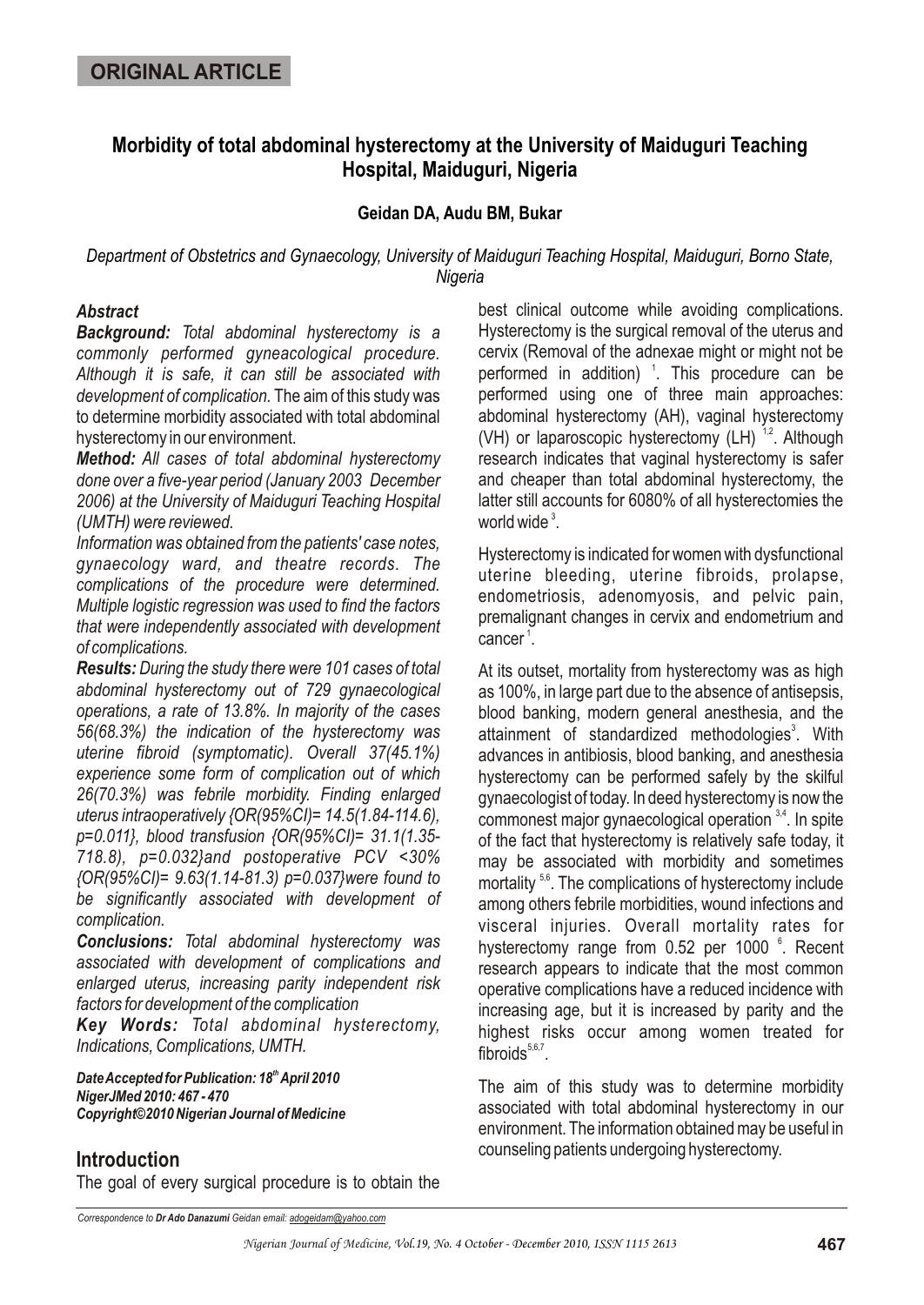## **Methodology**

All cases of total abdominal hysterectomy done over a five-year period (January 2003 December 2006) at the University of Maiduguri Teaching Hospital were reviewed.

Information was obtained from the patients' case notes, gynaecology ward, and theatre records. The information obtained includes socio-demographic characteristics, indication for the hysterectomy, operative findings and complications.

Statistical analysis was conducted with SPSS version 13.0 (SPSS, Chicago, Ill USA). The socio-demographic characteristics, indications, and complications were recorded as numbers and percentage. Multiple logistic regression was used to find sociodemographic and intraoperative factors that were independently associated with development of complications. P<0.005 was considered significant. The ethical and research committee of the University of Maiduguri Teaching Hospital approved the study.

All operations were done following the standard steps for the procedure. All patients were appropriately evaluated preoperatively and only those that satisfied a minimum criteria, PCV >30%, normal E/U/Cr, achievement of control in those with medical disorders and provision of informed consent were operated. All patients were given prophylactic antibiotics.

Febrile morbidity is defined as temperature of =38°C that remained persistent. Visceral injury is when there was a recognized laceration or other damage to internal organs like bladder or vowel requiring repair. Wound infection defined as occurrence of purulent discharge from the wound site and wound dehiscence disruption of any/all layers of the wound closure. Enlarged uterus is a uterine size greater than 12 weeks gestational size and being educated defined as completion of at least primary school education.

## **Results**

During the study there were 101 cases of total abdominal hysterectomy out of 729 gynaecological operations, a rate of 13.8%. Out of the 101 cases of the total abdominal hysterectomy, 82 were available for review; a retrieval rate of 81.1%. The mean age of the study population was 45 7.2 years and their mean parity 2.7 0.9.

Table 1 showed the socio-demographic characteristic of the study population. Majority of the patients 58(70.7%) were in the age group 35-50 years. In 50% of the cases the patients were educated and 61% were Para 5 and above.

Table II showed the indications of the hysterectomy and the operative findings in the study population. In majority of the cases 56(68.3%) the indication of the hysterectomy was uterine fibroid (symptomatic). In 60 patients (73.2%) the uterus was found to be enlarged, Oophorectomy done in 56(68.3%) cases while the duration of hospital stay was >7 days in 40(48.8%) of the cases. Majority of the surgery 87.8% were performed by a consultant.

The complications of the hysterectomy in the study group were as shown in table 3. Overall 37(45.1%) experience some form of complication out of which 26(70.3%) was febrile morbidity. Visceral injury occurs in 2(5.4%) cases.

Table IV depicted multinomial logistic regression analysis of the factors associated with development of complication among the study population. Finding enlarged uterus intraoperatively {OR(95%CI)= 14.5(1.84-114.6), p=0.011}, blood transfusion {OR(95%CI)= 31.1(1.35-718.8), p=0.032}and postoperative PCV <30% {OR(95%CI)= 9.63(1.14- 81.3) p=0.037}were found to be significantly associated with development of complication while complications were significantly less likely to occur if the surgery was done by a consultant {(OR(95%CI)= 0.006(0.001-0.11), p=<0.001}.

|            | Table I: Socio-demographic characteristics of the study |  |  |
|------------|---------------------------------------------------------|--|--|
| population |                                                         |  |  |

| Characteristics<br>Age (yrs) | Number         | Percentage |
|------------------------------|----------------|------------|
| $35$                         | 8              | 9.8        |
| 35-50                        | 58             | 70.7       |
| >50                          | 16             | 19.5       |
| Total                        | 82             | 100        |
| Education                    |                |            |
| No                           | 41             | 50         |
| Yes                          | 41             | 50         |
| Total                        | 82             | 100        |
| Parity                       |                |            |
| 0                            | 9              | 11         |
| $1 - 4$                      | 23             | 28         |
| e5                           | 50             | 61         |
| Total                        | 82             | 100        |
| <b>Marital status</b>        |                |            |
| Single                       | 5              | 6.1        |
| Married                      | 70             | 85.4       |
| Separated                    | $\overline{2}$ | 2.4        |
| Widowed                      | 5              | 6.1        |
| Total                        | 82             | 100        |

**Table II: Indications of hysterectomy and operative findings of the study population**

| Indications                   | <b>Number</b> | Percentage |
|-------------------------------|---------------|------------|
| Uterine fibroid (symptomatic) | 56            | 68.3       |
| <b>DUB</b>                    | 18            | 22         |
| Cervical dysplasia            | 4             | 4.9        |
| Others                        | 4             | 4.9        |
| Total                         | 82            | 100        |
| <b>Operative findings</b>     |               |            |
| Uterine size                  |               |            |
| Normal                        | 22            | 26.8       |
| Enlarged                      | 60            | 73.2       |
| Total                         | 82            | 100        |
| Oophorectomy                  |               |            |
| Yes                           | 56            | 68.3       |
| N <sub>o</sub>                | 26            | 31.7       |
| Total                         | 82            | 100        |
| Duration of hospital stay     |               |            |
| d 7 days                      | 42            | 51.2       |
| >7 days                       | 40            | 48.8       |
| Total                         | 82            | 100        |
| Cadre of surgeon              |               |            |
| Consultant                    | 72            | 87.8       |
| Registrar                     | 10            | 12.2       |
| Total                         | 82            | 100        |
| <b>Blood transfusion</b>      |               |            |
| Yes                           | 66            | 80.5       |
| N <sub>o</sub>                | 16            | 19.5       |
| Total                         | 82            | 100        |
| Post operative PCV            |               |            |
| < 30%                         | 31            | 37.8       |
| e30%                          | 51            | 62.2       |
| Total                         | 82            | 100        |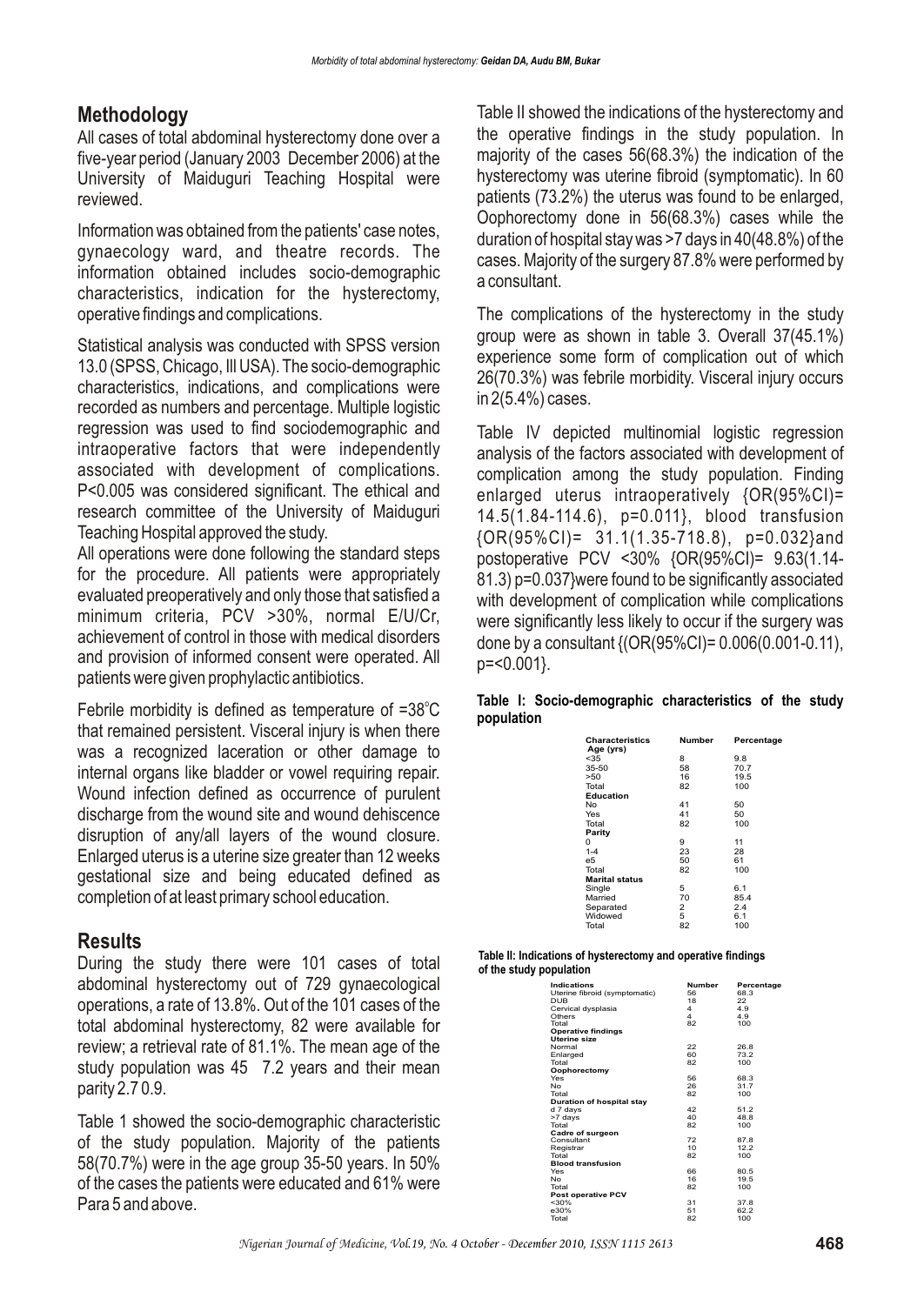| <b>Complications</b>       | Number | Percentage |
|----------------------------|--------|------------|
| Yes                        | 37     | 45.1       |
| No                         | 45     | 54.9       |
| Total                      | 82     | 100        |
| Type of the complication   |        |            |
| Febrile morbidity          | 26     | 70.3       |
| Wound infection/Dehiscence | 8      | 21.6       |
| Visceral injury            | 2      | 5.4        |
| Heamorrhage                | 1      | 2.7        |
| Total                      | 37     | 100        |

#### **Table IV: Multinomial logistic regression analysis of factors associated with development of complication among the study population**

| <b>Factors</b><br>Age (yrs)   | Coefficient | OR(95% CI)            | P-value |
|-------------------------------|-------------|-----------------------|---------|
| $35$                          | 1.34        | $3.83(0.09 - 157.4)$  | 0.48    |
| $35 - 50$                     | $-0.32$     | $0.73(0.06-8.46)$     | 0.80    |
| >50                           |             |                       |         |
| Parity                        |             |                       |         |
| e5                            | 2.55        | 12.8(0.92-177.2)      | 0.057   |
| $5$                           |             |                       |         |
| Education                     |             |                       |         |
| No                            | $-0.87$     | $0.42(0.05-3.68)$     | 0.43    |
| Yes                           |             |                       |         |
| <b>Indications</b>            |             |                       |         |
| Uterine fibroid (symptomatic) | 0.15        | $1.16(0.29 - 4.73)$   | 0.83    |
| <b>DUB</b>                    | $-0.14$     | $0.87(0.05 - 15.99)$  | 0.93    |
| Cervical dysplasia            | 1.19        | $3.29(0.19 - 55.3)$   | 0.41    |
| Others                        |             |                       |         |
| Uterine size                  |             |                       |         |
| Enlarged                      | 2.68        | 14.5(1.84-114.6)      | 0.011   |
| Normal                        |             |                       |         |
| Oophorectomy                  |             |                       |         |
| Yes                           | 0.18        | 1.20(0.11-13.40)      | 0.88    |
| No                            |             |                       |         |
| Cadre of surgeon              |             |                       |         |
| Consultant                    | $-5.15$     | $0.006(0.001 - 0.11)$ | < 0.001 |
| Registrar                     |             |                       |         |
| <b>Blood transfusion</b>      |             |                       |         |
| Yes                           | 3.42        | 31.1(1.35-718.8)      | 0.032   |
| No                            |             |                       |         |

#### **Discussions**

Total abdominal hysterectomy was found to be associated with development of complications in this study and enlarged uterus, increasing parity and having to have blood transfusion were found to be independent risk factor for the development of the complication.

The mean age of the patients in this study of 45 7.2 years was similar to the report of other studies  $8.9$ . Generally women aged 40 years and above must have probably completed their family or are perimenopausal and therefore likely to choice hysterectomy as a management option when they develop benign gynaecological condition affecting the uterus. In fact majority of the patients (61.5%) were Para 5 and above further buttressing the possibility of completed family size.

Similar to other studies  $8,9,10$  uterine fibroid (symptomatic) was the commonest indication for the hysterectomy in this study. This may be as a result of the relatively high incidence of uterine fibroid in Negroid race. Dysfunctional uterine bleeding although previously reported as relatively uncommon in the Negroid race<sup>8</sup> was the second leading indication.

Although majority of our patients (80.5%) had blood transfusion most of it was of an autologous donated blood which is normally transfused back to the donor as post operative PCV <30% (the lowest threshold for homologous blood transfusion) was only seen in 37.8% of the cases and only one patient developed what was classified as heamorrhage (intraoperative blood loss that requires urgent transfusion to prevent possible adverse outcome).

Although total abdominal hysterectomy is safe, it can still be associated with complications and 45.1% of our study population developed some form of complication. This was similar to the report of Oladapo from Sagamu Nigeria <sup>11</sup> and Varol et al from Australia <sup>12</sup> but higher than the 17.1% reported by Juha et al from Finland. The higher complication rate may be related to inclusion of mild complications such as febrile morbidity which accounted for 70.3% of the complications. Frequently, febrile morbidity following total abdominal hysterectomy is unexplained and resolves spontaneously but abdominal wound and other infection had to be rule out if the fever persisted  $13$  but wound infection account for only 21.6% (8 patients) of the complications in this study suggesting that majority of the febrile morbidity were not related to infection and were mild.

Lot of the morbidity associated with total abdominal hysterectomy was related to the removal of the cervix and urinary tract injury during the procedure usually occurs as a result of mobilization of the bladder to remove the cervix. There were two (2) cases of visceral injury in this study, all bladder cystotomy that were repaired intraoperatively without any sequelae.

Because total abdominal hysterectomy is the commonest performed gyneacological procedure and is safe, there is the need to identify factors that are associated with development of complications during the procedure. This will help to device means of reducing morbidity and improving outcome since majority of the procedure are performed for benign conditions and the fundamental aim was not to save lives but improve quality of life. Recent research appears to indicate that the most common operative complications have a reduced incidence with increasing age because younger women have more vascular pelvises<sup>3</sup> but age was not found to be associated with development of complication in this study. Similarly increasing parity was said to be associated with development of complication of hysterectomy and in this study parity =5 was tending toward being significant as determinant of developing complication {OR (95%CI=12.8(0.92-177.2), p=0.057). In reality, the proximity of other vital structures contributes to the